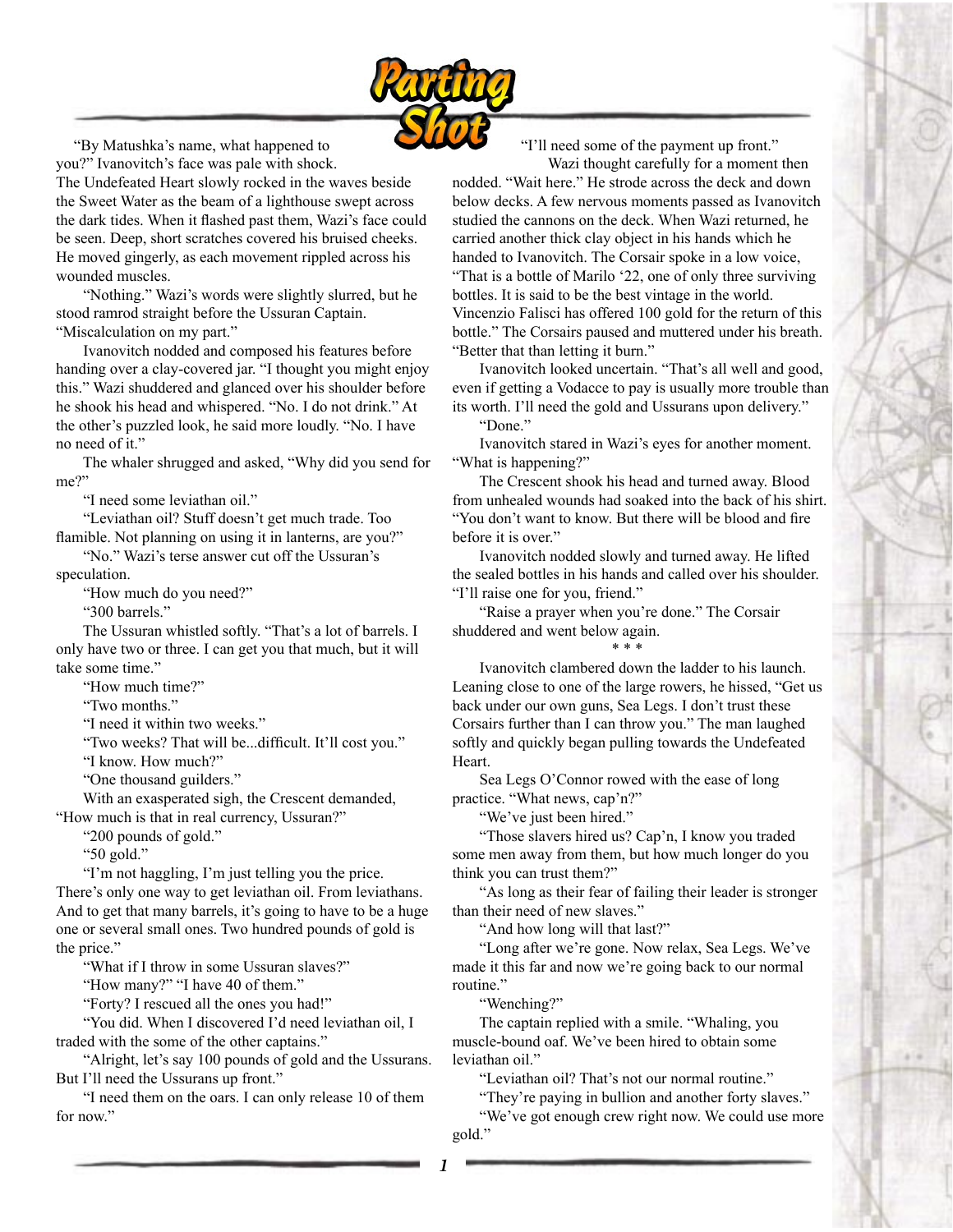"I will not leave the men behind."

 "Yeah, I know. They're countrymen. Brothers of blood and language. Well the only language I want to speak is guilder. But I guess, some gold is better than none. Not as good as lots of gold though." The other rowers smiled, but saved their breath for the exertion of rowing through the dark choppy seas.

 A week later, no one was smiling. Dark clouds hovered overhead despite a sharp wind out of the west and tiny white caps danced across the water as the Undefeated Heart slowly tacked leeward with short sails. To the north only a few score yards away, dozens of grey mounds drifted through the waves before disappearing back into the warm water of La Bucca. The gunner crews stood tensely on the deck while the riggers and topmen clung to the rigging overhead.

 Ivanovitch strode to the centre of the deck and called out loudly. "Men! We're ready. When I give the signal, fire the guns and lets get us some whales. There are leviathans in these waters, so keep alert! Harvesters, I'll give the signal for you to put out. Victor, you know what to do." The captain scanned the men carefully to make sure that everything was in place. "Alright, men, fire!"

 After a pregnant pause, the starboard side of the boat burst into smoke and explosions as half a dozen guns let loose simultaneously. Harpoons trailing thick lines flew through the air and smashed into the whales skimming across the surface. The creatures bellowed in pain and anger, but the gunners ignored them in favour of reloading their cannons.

 Other crew began drawing the coils of rope tight. One of the targets disappeared beneath the waves and the lines came loose, either outright misses or harpoons not set correctly. But two other lines went taut as the whales dove beneath the waves. The men fought to slow the ropes as they flew through the windlass. Just as the men finished reloading the guns, the whales burst to the surface again. The guns fired again, but this time, the shots were cannon balls instead of harpoons and the explosions of blood and flesh burst from the two struggling creatures.

 The captain shouted out and two longboats set out rowing double-time out to the two whales. Four men leapt from the boats onto the whales with long axes in their hands and began the difficult climb up, using rips in the whales flesh as foot holds and planting their axes deep into the creature to pull themselves up. Once on top, they quickly set to work driving their axes down into the flesh behind the head until great gouts of blood and oil flowed out of the weakly struggling creatures. Their task complete, the men quickly slid off the sides of the whales and into the waiting boats. One man slipped as he came down and crashed into another whaler. The two disappeared into the bloody surf beside the whale who rolled slightly towards them. A moment passed and then another. When neither one

appeared again, the longboat quickly pulled back to the Undefeated Heart and the men scrambled back aboard.

 By then, the gunners had reloaded and the crew waited uneasily as the whales tortured bellows sounded across the waves. Ivanovitch closed his eyes and took a deep breath. Tasting the blood and blubber leaking from the whales into the salty tang of the sea until suddenly his eyes sprang open and he shouted out wildly, "Hang on!"

 Seconds later, the boat shuddered as something enormous smashed into the port side of the ship. As the boat rocked back from the blow, Ivanovitch called out. "Ready gunners! Now Otiro!" The gunners staggered back to their feet and into position by the cannons. Another blow jarred the boat and something cracked beneath the decks, but the Undefeated Heart endured the attack. Then the sky erupted in fire as a bolt of lightning split the air and water beside the ship. With a scream of rage, a creature breached. It was a hill of grey flesh and muscle, twice as large as the Undefeated Heart with a mad gleam in its blood red eyes. Without hesitation, the gunners touched torches to their cannons but the explosions barely registered beneath the crashing thunder as another bolt of lightning hammered into the creature's skull. Long jagged tears in the leviathan's hide pulsed as it suddenly dove deep beneath the surface. A lone cable sped behind it for several seconds before the captain took notice.

 "No! Cut that line!" Saladin Khattab an inexperienced gunner, turned with a question in his eyes as the cable jerked to a stop. Then incredibly the starboard side of the Undefeated Heart creaked ominously and slowly began to dip towards the violent ocean waves.

 An old timer named Moncle le Fou, yelled out to the gunner, "Ya landlubber, ya never hooks a leviathan! She'll pull ya ta the bottom!" Panic in his eyes, Khattab tried to release the cable from its anchor, but the pressure was too great to allow enough slack. He froze in place for a moment until Ivanovitch appeared at his shoulder and drove down into the cable with an axe he'd picked up as he rushed across the deck. With a tortured twang, the cable snapped and the Undefeated Heart jumped at the release. Jon Miles fell from the sheets and landed with a sickening thud.

 For one long moment, the crew pulled themselves to their feet. Ivanovitch snapped out orders to his gunnery crews and they quickly reloaded. Just as they finished, the bleeding leviathan burst from the water only feet from the ship with a shriek to still a man's heart. Yard after yard of the beast emerged from the sea until it towered over the deck of the ship. Even the most experienced of the crew froze in fear at the avalanche hanging over their heads.

 All except Captain Ivanovtich. He snatched a burning brand from Khattab and touched it to the gun. With a crash, the gun fired and the cannonballs drove deeply into the beast's belly. That broke the paralysis that had held the crew motionless. The rest of the guns fired a ragged volley that

*2*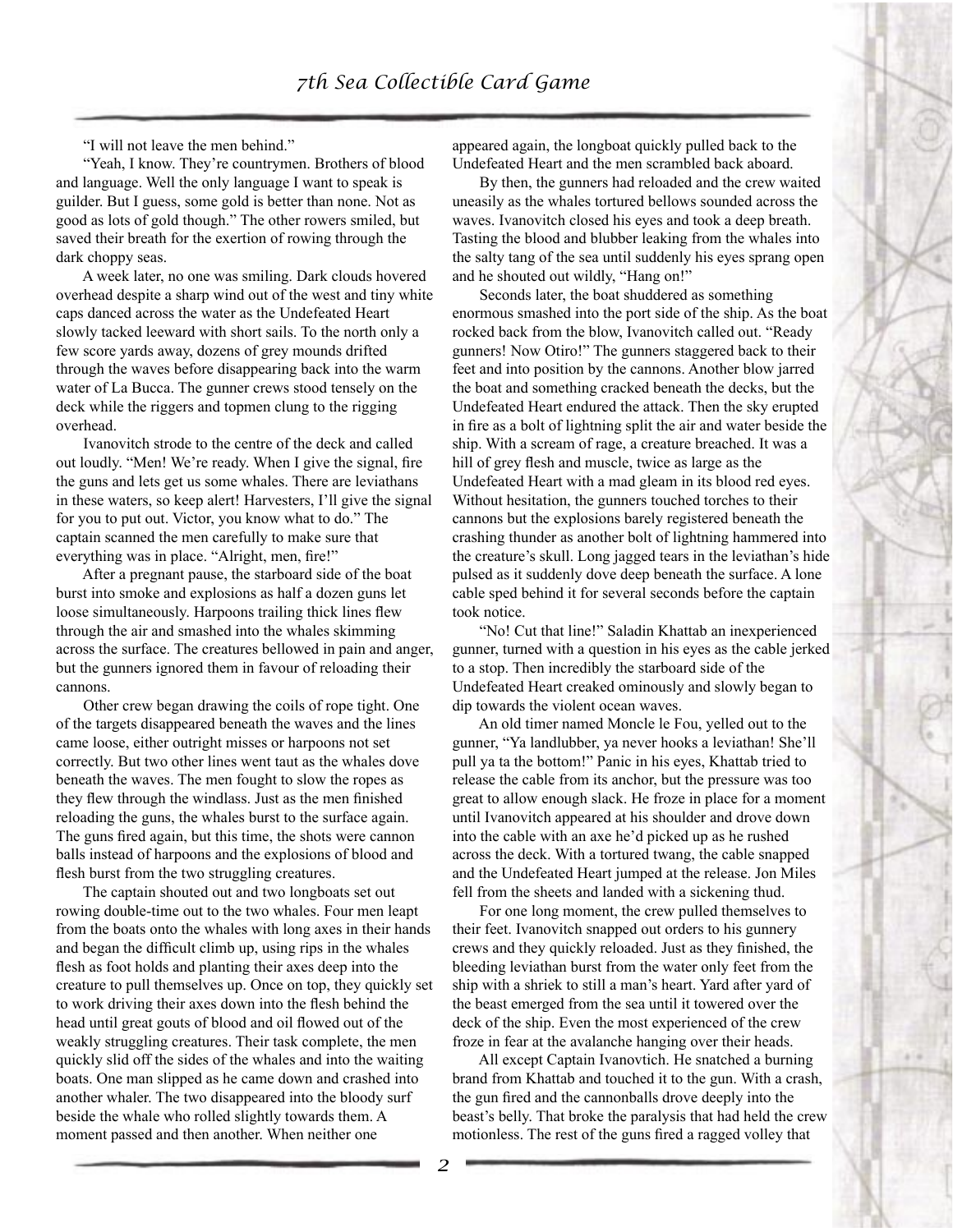crashed into the creature. Time seemed to hold perfectly still for a moment, then the beast toppled back away from them and hit the water with enough force to drench the entire ship.

 A collective sigh passed across the crew. The captain straightened and his voice was jovial. "Now we harpoon her, lads. Rig up the sails and tow her back to that spit of land we spotted an hour back. Surgeons attend the crew. Otiro, whistle us up a good wind. We got her boys. This one'll be enough for the Crescents and the two whales are sheer profit." A ragged cheer went up from the men. "Even better, young mister Khattab here has volunteered for first watch of the rendering pots when we land!" The cheer that greeted that announcement left no doubt that some had already begun to dread that malodorous chore.

 Before the captain could say anything further, Otiro motioned him towards the stern of the boat. In a low voice, Otiro declared, "Diablo Tiburon was here. We're going to have to deal with it soon."

"What? How do you know it was here?"

 "Not many things can do that." The little man pointed across the water to where the two whales still floated. One carcass floated normally enough, still cabled to the Undefeated Heart. The other had been ripped in half with a single chomp of some enormous maw. Ivanovitch could only nod his head grimly as he stared at the head still floating upon the waves.



Parting Shot, an on-line only expansion, was the last A.E.G. sponsered expansion for the 7th Sea Collectible Card Game. It was meant to provide some closure to the CCG storyline and also fill in the gaps to make each of the factions and secret societies as evenly playable against eachother as possible. As a special treat, it also included a sheet of blank card frames so that the game can continue to flourish within the 7th Sea fan community.

## *Actions*

#### **Buried Treasure** -/- [S/d/p]

Act: Target a card in your sunk pile (other than another Buried Treasure card) and take that card into your hand. Then sink this card.

*"Since when did 'X' ever mark the spot?" - Berek*

#### **Courage and Honor** -/- [S/d/p]

React: Play after you tack one of your Heroic Crew to produce skill points. That Crew produces 3 extra skill points. *"They have vowed to defend Avalon at all costs and to the end. Avalon Forever!" - Mike the Magnificent, Avalon Loyalist*

#### **Devotion to the Cause** -/- [S/d/p]

React: Play when you are paying the Influence cost for a Crew with a Secret Society symbol or Nation symbol. You may tack another Crew with the same symbol to produce an amount of Influence equal to the tacked Crew's Influence plus 3. *Some are gone, but they will never be forgotten.*

#### **Diablo Tiburon** 7Ad/7Sa [S/d/p]

Monster This action may not be canceled if the target ship has any Damage Attachments attached. Act: Target a Ship in play. Target Ship suffers a number of hits equal to twice that Ship's Move Cost. Inflict 4 extra hits if target Ship has at least one Damage Attachment attached.

*It knew just where and when to strike. The frigate didn't stand a chance.*

#### **Fury of the Storm** 5Ad/5Sa [S/d/p]

Weather Act: Target a Ship in this or an adjacent Sea. Discard any number of Weather cards from your hand (you may discard zero) to inflict hits on the target Ship equal to 5 plus twice the number of cards discarded. This card may not be canceled if you have at least one Laerdom sorcerer on board your Ship.

*The true fury of the Vesten lies not in the storm, but in their hearts.*

## **"Keep a Sharp Look Out!"** 2Ad/- [D/p/t]

React: Play when one of your Adventures or Attachment cards is being sunk or discarded from play by another player's Action or Action card. If the card is being discarded, you may shuffle it into your deck instead. If it is being sunk, you may discard it instead. Sink this card.

 *"Don't know what the captain's worried about. Been quiet all night." - Simon the Bosun*

#### **Retirement** -/- [S/d/p]

Act: If you have 6 or more completed Prize Adventures completed and in play than any other player has on their Ship, you win the game.

*"One day I would like to retire, perhaps to the East through the sands where maybe there are forces more powerful than steel or gold..." - J. Berek*

#### **Something's Got to Go** 3In/- [D/p/t]

Act: Target an Attachment on a Ship with more Crew on board than the Ship's printed Crew Maximum. That Attachment's controller must either sink the Attachment or sink an untacked Crew. *"Lads, it's either the Rum or me. Hey! Leave me alone!"*

#### **The New World** -/- [D/p/t]

React: Target another player's Ship when it moves to a Sea adjacent to its previous Sea. Inflict one hit to target Ship. You may only play one copy of this card per Sea moved into.

*Faust's map of the west lead to a rich new world full of wonder and plenty. Of course, it was full of danger too...*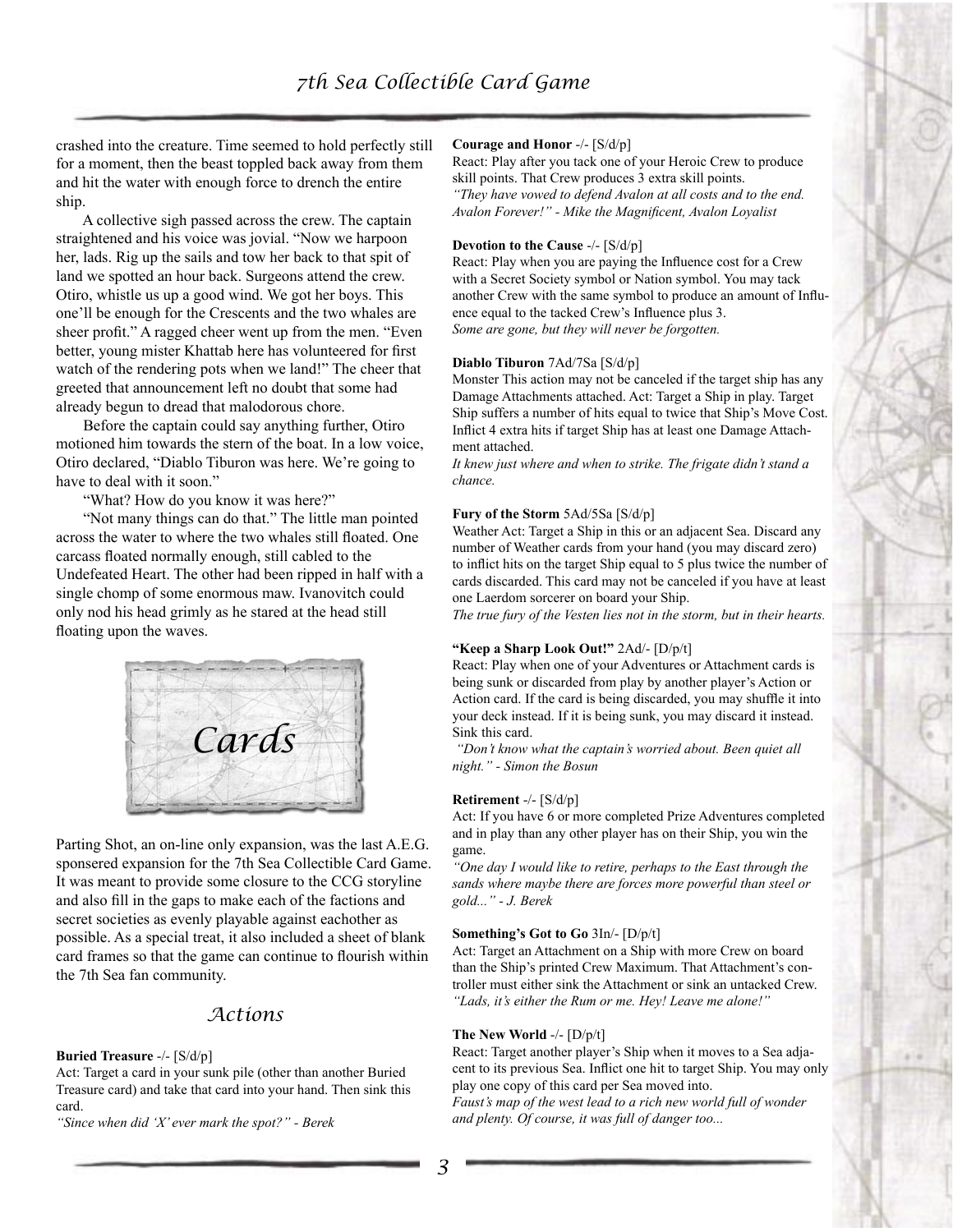## **Valor and Heroism** -/- [S/d/p]

You may not play this card if you have a Villainous Captain, or if you have a Control card in play. Act: Tack your Captain and Ship to put a Control Attachment card into play from your hand without paying its skill cost.

*Allende and his men celebrated his return by robbing every ship they saw all the way back to La Bucca.*

## *Crew*

## **Dread** Black Freighter 8I C:3 S:2 A:2 I:1 Sw:4 [P/c/t] First Mate \* Loyal \* Unique \* Villainous \* Swordsman+2 You may only Hire this Crew if you have a Villainous Captain. When this Crew is attempting to reverse Boarding Attacks, you may consider each card's Boarding Attack box to act as an additional (ie. third) Boarding Defence box.

*The Black Freighter sailed with Upham as captain now. His mission was vengeance against the living.*

## **Midgebrain Murphy** Black Freighter 3I

C:0 S:3 A:1 I:0 Sw:1 [P/c/t]

Loyal \* No Attachments \* Topman When this Crew sinks to absorb hits, they absorb 3 extra hits. Act: Once per turn, discard one of your untacked Skeletal Crew from play to draw a card from your deck.

**Benjamen the Quick** Brotherhood 3I C:2 S:1 A:2 I:1 Sw:2 [P/c/t] Unique \* Villainous \* Swordsman+1 Your cost to complete Illegal Adventures is reduced by 1 (min 0) while this Crew is in play. Any other player may discard this Crew by paying 6 Influence as an Action.

*"Benjamen the Scurvy Rat-Faced Traitor didn't have quite the same ring to it."*

#### **Julie Betts** Brotherhood \*Sophia's Daughters\* 3I

C:0 S:0 A:0 I:3 Sw:2 [P/c/t]

Scry 1

This Crew has -3 Influence (min 0) when another Ship is in this Sea.

*"The fairer sex is not necessarily the frailer, monsieur."*

## **Angelina Aldonez** Castille \*Los Vagos\* 4I C:2 S:3 A:1 I:0 Sw:2 [P/c/t]

If your Ship's move cost is greater than 3, this Crew gains +1 Sailing and -2 Cannon (min 0). If your Ship's move cost is less than 3, this Crew gains -1 to Sailing and Adventuring (min 0) and  $+1$ Cannon.

*She was ready for anything. But when she found herself assigned to the Inquisition, she wondered what anything would be.*

#### **Rodrigo the Righteous** Castille \*Die Kruezritter\* 5I C:0 S:2 A:0 I:3 Sw:2

Heroic \* Holy \* Swordsman+1 Villainous crew in this sea produce 1 fewer Influence when tacking to produce Influence (min 0). *"Theus guides my sword and he brought me to you, senor."*

## **Crescent Courtesans** Corsairs \*Sophia's Daughters\* 3I C:0 S:0 A:0 I:2 Sw:1 [P/c/t]

Captive \* Loyal \* No Attachments \* Unique Your non Captive Corsairs Crew have their Influence costs reduced by 1 (min 1). *"Not all captives end up on the oars." - Gustolph Hirsch*

**Jasmina the Assassin** Corsairs 5I C:0 S:0 A:1 I:1 Sw:3 [P/c/t] Nacht 1 \* Villainous \* Swordsman+3 This Crew may not attach any cards other than Nacht or Swordsman Knacks. React: When this Crew reverses a Boarding Attack from an opposing Crew, either tack this Crew, or discard a Nacht Knack attached to this Crew, to tack the opposing Crew.

*Kheired-Din knew her faith was strong, but didn't realize her enemies were not his own.*

#### **Aleski Novgorov** Crimson Rogers \*Ussura\* 5I C:2 S:0 A:1 I:0 Sw:3 [P/c/t]

Pyeryem 1 \* Villainous Act: Once per turn, discard a Pyeryem Knack attached to this Crew to search your deck for a Pyeryem 1 Knack that this Crew can attach. Attach that Knack to this Crew and shuffle your deck.

*"I know loyalties can be purchased, but for such a meager price?" - Julius Caligari*

## **Basil "Backlash" Hawkins** Crimson Rogers \*Rilisciare\* 5I C:5 S:0 A:1 I:1 Sw:2 [P/c/t]

Loyal \* Unique \* Villainous This Crew inflicts 2 hits on your ship when he tacks to perform a Cannon Attack (suffer these hits before the Cannon hits are dealt).

*"Trust me, you gotta watch them Villains... they'll stab you in the back at the first opportunity..." - Duncan Bachenstein, Eisen Swordmaster*

### **Shieldmen** Explorers 4I C:1 S:0 A:2 I:0 Sw:3 [P/c/t]

Loyal \* No Attachments When this Crew tacks or sinks to absorb hits, they absorb one extra hit. React: When you are paying Adventuring to complete an Adventure with initial cost of 5 or more, discard a card from your hand to produce 1 Adventuring. Use this card's ability once per Adventure you are completing. *"Get behind me, sir. This looks dangerous."*

## **Francisco Garcia del Torres** Gosse \*Rose & Cross\* 4I C:0 S:4 A:0 I:0 Sw:2 [P/c/t]

Topman Heroic React: When this Crew inflicts hits during a Boarding Attack, discard any number of cards from your hand to inflict one extra hit for each card discarded. *"I'm not Torvo's equal, but I can handle myself."*

## **Young Samuel Gosse** Gosse 4I C:0 S:1 A:3 I0 Sw:2 [P/c/t] Loyal \* No Attachments \* Unique If Captain Melinda Gosse is

your Captain, this Crew does not count towards your Crew Maximum.

*"Uncle Phil wouldn't let me go with him. You can't afford to be so choosy with so many berths to fill, Melinda."*

**Guillaume Windchaser** Montaigne 7I C:3 S:4 A:1 I:1 Sw:3 [P/c/t] Gunner \* Heroic \* Topman If Allende is your Captain, this crew has the Brotherhood faction symbol.

*"I've smuggled peasants through these waters for years. I'll do the same for the nobles that deserve saving."*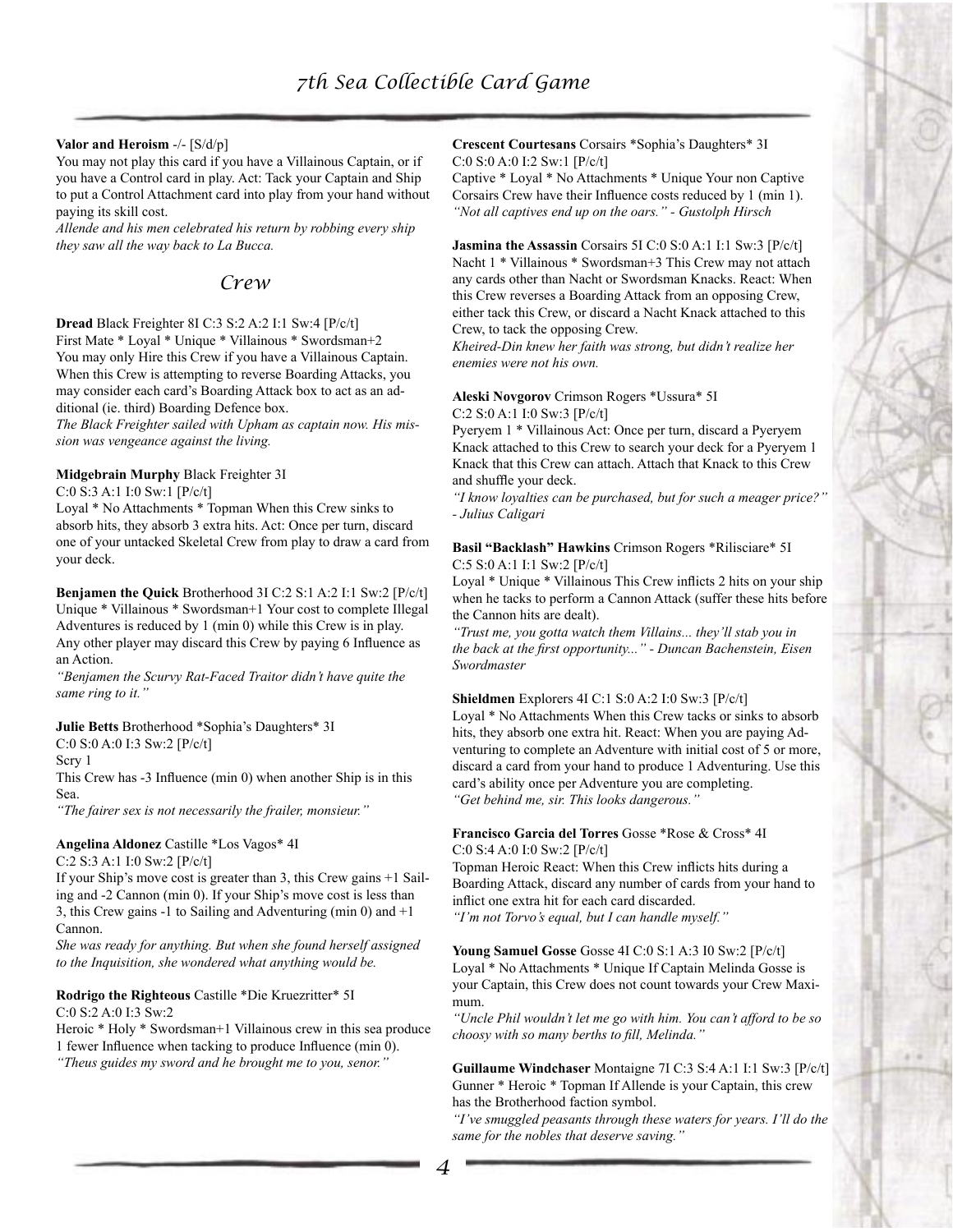#### **Yannick le Geant** Montaigne \*Rose & Cross\* 6I C:1 S:0 A:2 I:0 Sw:3 [P/c/t]

Heroic \* Swordsman+3 When this Crew tacks to absorb hits, he absorbs extra hits equal to the number of Crew cards in your sunk pile.

*"Pardon me, did you need any assistance? I'd hate to intrude."*

**Berek's Boys** Sea Dogs 4I C:1 S:3 A:0 I:0 Sw:3 [P/c/t] Loyal \* No Attachments \* Swordsman+1 This Crew gains +1 Swashbuckling during a boarding if Berek is your Captain. *"Yes sir, Cap'n Berek, sir!"*

**Keith Braveman** Sea Dogs 4I C:1 S:3 A:0 I:1 Sw:2 [P/c/t] Heroic \* Loyal \* Topman When this Crew tacks to absorb hits, he absorbs one extra hit. While you have at least one non Captain Swordsman on board, this Crew gains +1 Sailing. *"Chase the Explorers west and pinch everything of value they've found? Haha... sounds like fun to me!"*

## **Brian Skar** Vesten 4I C:1 S:0 A:0 I:1 Sw:2 [P/c/t]

Villainous \* Swordsman+1 If any other Ship has more Loyal Crew on board than you have on your Ship, this Crew gains +1 Swashbuckling. React: After you have reversed a Boarding Attack from your hand, discard the top card of your deck. The Boarding Attack is now considered the same as that of the discarded card. *Brian blames the Vestenmanjavenar for his parents' death. He is unpredictable, and will have vengence even if it means killing his own brother.*

#### **Eric Skaarsgaard** Vesten 5I C:0 S:2 A:2 I:0 Sw:3 [P/c/t]

Heroic \* Loyal This Crew inflicts one extra hit during Boarding Attacks. React: When this Crew is reversing a Boarding Attack, discard a card with the Weather trait from your hand. The Boarding Attack is reversed with the Boarding Attack of the Weather card, and this Crew gains +1 Swashbuckling until the end of the Boarding Attack.

*Eric couldn't save his parents, but he has vowed to save his brother from his blood thirsty vendetta.*

**Sean Garloise** Explorers/Sea Dogs 6I C:0 S:2 A:2 I:2 Sw:2 [P/c/t] Loyal \* Unique If you have an Explorers Captain, this Crew gains +1 Adventuring. If you have aSea Dogs Captain, this Crew gains +1 Swashbuckling. When tacking to produce Influence to hire a Crew aligned to your Captain's faction, this Crew produces 2 extra Influence if there is at least one card in play with the word "Beer", "Rum" or "Wine" in its title.

*He'd served the Sea Dogs for years and when he told his captain he was shipping with the Explorers, Berek gave him a jeweled dagger to remember the good times.*

**Belladonna** Unaligned \*Vodacce\* 2I C:0 S:0 A:0 I:0 Sw:1 [P/c/t] Unique \* Scry 1 This Crew may not attach Scry knacks while tacked.

*"My thanks for the timely rescue. That fire was ruining my shoes."*

**Ivorn Quicksilver** Unaligned 4I C:0 S:2 A:1 I:0 Sw:2 [P/c/t] Topman \* Unique Cards with the title "Master of the Tops" being attached to this Crew have their costs reduced to zero. React: Once per turn, when you are paying Sailing, discard a number of cards from your hand equal to your Ship's Move Cost to produce Sailing equal to your Ship's Move Cost.

*"There's nothin' to be afraid of in the tops... except fallin' to yer death."*

#### **June the Fair** Unaligned \*Sophia's Daughters\* 9I C:0 S:1 A:2 I:3 Sw:2 [P/c/t]

Unique \* Glamour 1 \* Scry 1 This Crew's Influence cost is reduced by 2 if you have a Crew with the Glamour trait on board your ship. If any player has Queen of the Sidhe in play, this card has the Explorers faction symbol. While this Crew has 4 or more Sorcery Knacks attached, she gains +1 to all skills and +1 to her Glamour.

*"Rumour is that she's a full blooded Sidhe... An' no one knows whatpowers she has. Most are afraid to find out."*

**Pappy** Unaligned \*Ussura\* 2I C:0 S:0 A:1 I:0 Sw:1 [P/c/t] This Crew has  $+2$  Adventuring when you are paying the completion cost of an Adventure.

*Ivanovitch's father had sailed with him for so long, most of the crew had forgotten his real name.*

## **Ussuran Whalers** Unaligned \*Ussura\* 4I

C:1 S:3 A:1 I:0 Sw:2 [P/c/t]

When this Crew tacks to absorb hits from a Monster card, Weather card, or Sea Attachment, they absorb 2 extra hits.

*"Aye, aye, Cap'n Ivanovitch. We'll gut and stuff that overgrown cod. But, umm, how big did you say it was?"*

**Shadow** Unaligned \*Eisen\* 2I C:0 S:0 A:0 I:0 Sw:1 [P/c/t] Unique \* Nacht 1 This Crew may not attach Nacht knacks while tacked.

 *"The Brotherhood is my family. I won't abandon them." -Invar Anderson*

## **Valentina Villanova** Unaligned \*Sophia's Daughters, Vodacce\* 5I C:0 S:0 A:1 I:1 Sw:2 [P/c/t]

Scry 1 Act: Tack and sink one of your Crew to draw 2 cards from your deck.

*"Our only choice was to fight free. That is still the only destiny I see for us."*

## *Adventures*

## **Cities of Gold** [T/c/s]

2 Seas Away \* Unique To complete: Pay 4 Adventuring (3 if you have 4 or more Crew aligned to your Captain's faction on board). CAPTAIN ATTACHMENT Act: Tack this card and a Crew aligned to your Captain's faction to hire a Crew from your hand, discard pile or draw deck. That Crew's Influence cost is reduced by 3 (min 1) until that Crew enters play if that Crew shares a Nationality, Secret Society, or Faction symbol with your Captain.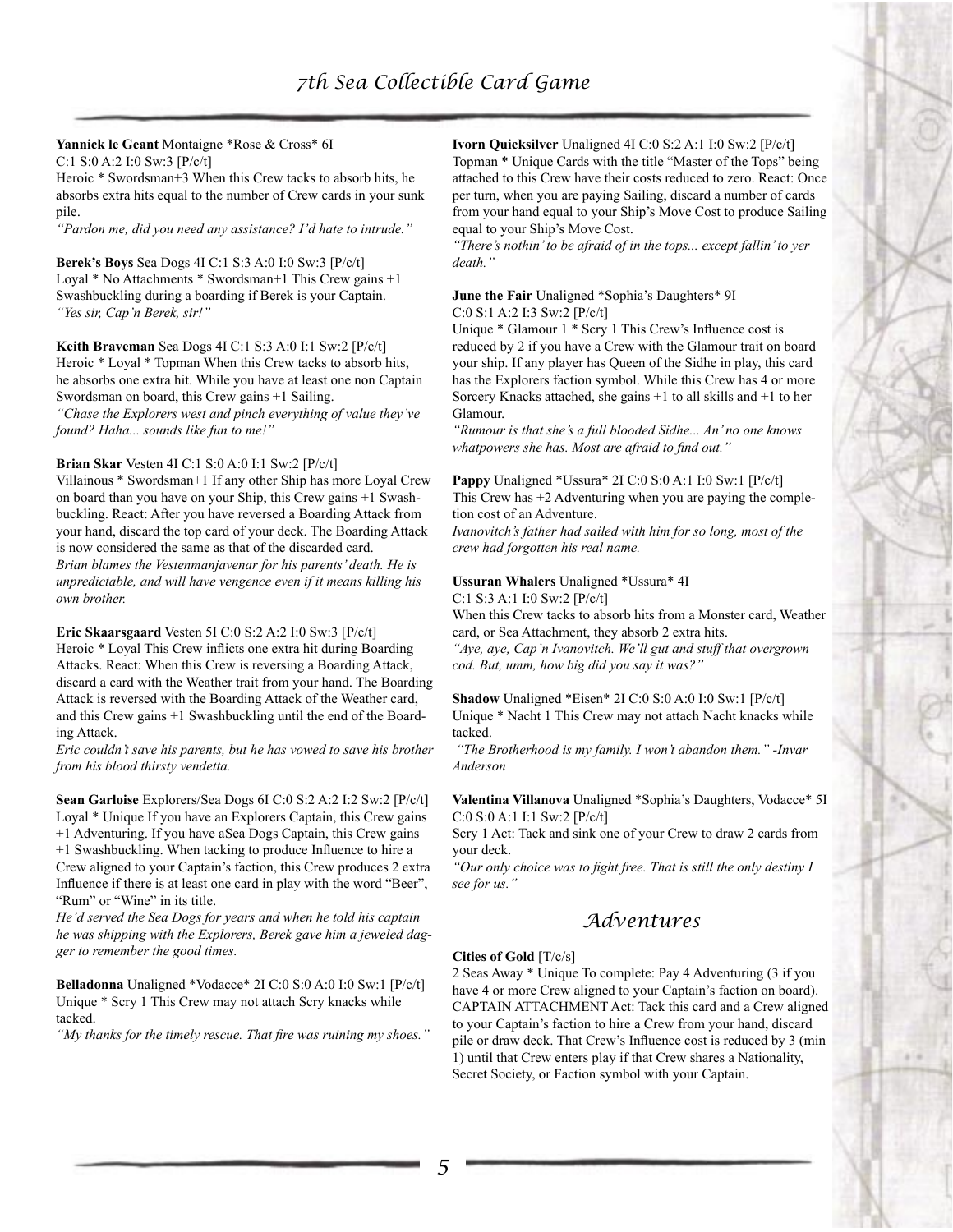## **Flying the Jolly Roger** [T/c/s]

2 Seas Away To complete: Pay 4 Adventuring (2 if you have a card with the Jolly Roger trait on board). SHIP ATTACHMENT \* ILLEGAL \* UNIQUE The Adventuring costs of your uncompleted Adventures are reduced by 1 (min 0).

*With Allende's return the Brotherhood embraced their trade with renewed vigor.*

## **Harness the Darkness** [T/c/s]

1 Sea Away To complete: Tack one of your Sorcerers with Nacht of 1 or more. CREW ATTACHMENT \* NACHT 1 KNACK +1 Swashbuckling React: Tack the attached Crew instead of performing a Boarding Attack to target the opposing Ship. Inflict hits to the target Ship equal to the attached Crew's Swashbuckling. You may discard a Nacht knack from your hand to increase the hits inflicted by 3.

*"What you don't see can kill you." - Jasmina*

## **The Elixir of Life** [T/c/s]

1 Sea Away To complete: Tack one of your Sorcerers with Scry of 1 or more. CREW ATTACHMENT \* SCRY 1 KNACK Act: Once per turn, discard another Scry knack attached to this Crew to draw a card. React: Tack this card and any one of your Crew when you are suffering hits, to suffer 4 fewer hits.

*"Immortality is an impossibility." - Alvara Arceniega*

# *Attachments*

## **Battle for La Bucca** [C/d/s]

THIS SEA ATTACHMENT \* CONTROL You must sink two of your untacked Crew to put this card into play, and may only play this card while your ship is in La Boca. Any player in this Sea may discard this card by sinking three of their untacked Crew as an Action. While in this Sea, Captains and Crew that share a Nation, Secret Society or Faction symbol with their Captain inflict one extra hit with Boarding Attacks and Cannon Attacks.

*"The Corsairs streamed onto the docks, led by their massive leader..." - Dana the Scribe, Tales of Theah*

## **Deception and Illusion** [C/d/s]

GLAMOUR 1 KNACK React: Tack when you are paying a Swashbuckling cost to produce Swashbuckling equal to this crew's glamour.

*"Are you sure you're ready to face me?" - Celedoine*

## **Eisen Alliance** [C/d/s]

THIS SEA ATTACHMENT \* CONTROL You may only play this card while your Ship is in the Frothing Sea. You must discard 3 Item Attachments to put this card into play. Your Captain is considered to have the Eisen symbol. Any player may discard this card as an Action by discarding 3 of their completed Adventures while in this Sea. Act: Tack this card to search your deck for an Adventure whose cost is reduced while you have The River in play. Put that card into your hand then shuffle your deck.

## **Kheired Din's Fortitude** [C/d/s]

CORSAIRS CAPTAIN ATTACHMENT \* UNIQUE You may only attach this card to your Captain when starting Crew are chosen, at the cost of 1 point of starting Wealth, and only if they have the name "Din" in their title. React: When you sink the attached Crew, instead discard all your cards from play except Captain and Ship. Untack both, and return your Ship to your starting Sea. You may hire one Crew from your hand at zero cost. The current Action is considered resolved, and play continues with the next player.

## **The Jolly Roger of Gosse's Gentlemen** MC+0 [C/d/s]

GOSSE SHIP ATTACHMENT Unique \* Item \* Jolly Roger React: Tack after one of your Gosse Crew has been sunk when absorbing hits inflicted by another player, to target and untack another of your non Captain Gosse Crew. You may only use this ability if you have 3 or more Gosse Crew on board.

## **Ussuran Alliance** [C/d/s]

THIS SEA ATTACHMENT \* CONTROL You may only play this card while your Ship is in The Mirror. You must discard 3 Goods Attachments to put this card into play. Your Captain is considered to have the Ussuran symbol. Any player may discard this card as an Action by discarding 3 of their completed Adventures while in this Sea. Act: Tack this card to search your deck for a Henchmen Attachment or an Adventure. Put that card into your hand then shuffle your deck.

*With Allende missing, the Ussurans have gone looking for new allies on the seven seas.*

## **Vodacce Alliance** [C/d/s]

THIS SEA ATTACHMENT \* CONTROL You may only play this card while your Ship is in the Forbidden Sea. You must discard 2 completed Artifact Adventures to put this card into play. Your Captain is considered to have the Vodacce symbol. Any player may discard this card as an Action by discarding 3 of their completed Adventures while in this Sea. Act: Tack this card to search your deck for a Prize Adventure. Reveal that card to all players, add it to your hand, then shuffle your deck.

*The Crimson Rogers have found other buyers for the artifacts they sieze.*

# *Chanteys*

## **Boarded by Raiders** 1Sa/- [T/c/s]

All players have the following ability: React: When you are pushing a Crew forward for a Boarding Attack, they inflict 2 extra hits. *Yngvild told her men there was an alternative to meaningless blood and death.*

## **With Your Best Men About You** -/- [T/c/s]

Any player may sink this Chantey as an Action by tacking their Captain. All Crew with an influence cost of 3 or more in play with the Loyal trait gain +1 to all of their non zero Skills. *With so many heading west, those who remain gather their most loyal men.*